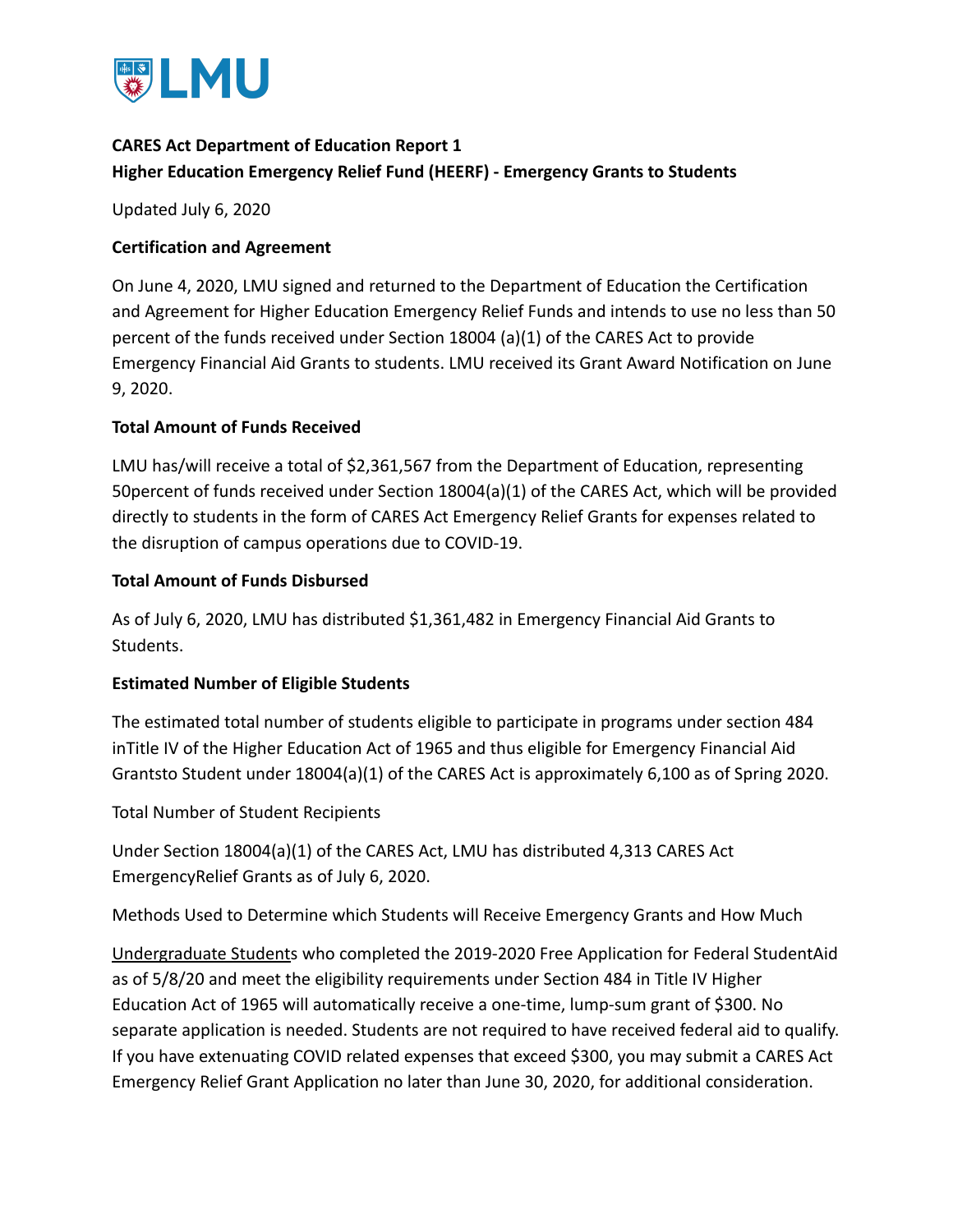

Financial Aid will review and determine an amount, if any, on a case-by-case basis. Due to limited funding availability, if an amount is determined, it may not cover the full amount of money requested for your COVID-19 related expenses.

Graduate and LMU Loyola Law Students who completed the 2019-2020 Free Application forFederal Student Aid (FAFSA) and meet the eligibility requirements under Section 484 in Title IVHigher Education Act of 1965 must submit a CARES Act Emergency Relief Grant Application no later than June 30, 2020. Financial Aid will review and determine grant amounts, if any, on a case-by-case basis. Due to limited funding availability, if an amount is determined, it may not cover the full amount of money requested for your COVID-19 related expenses.

Undergraduate, Graduate or LMU Loyola Law Students who are eligible to file a FAFSA, but have not yet filed for 2019-2020, are encouraged to do so no later than June 30, 2020, as well as submit a CARES Act Emergency Relief Grant Application. Financial Aid will review and determine grant amounts, if any, on a case-by-case basis. Due to limited funding availability, ifan amount is determined, it may not cover the full amount of money requested for your COVID-19 related expenses.

Instructions, Direction and Guidance Regarding Higher Education Emergency Relief Fund(HEERF) - Emergency Grants to Students

Webpage: LMU Financial Aid developed the CARES Emergency [Relief Grant FAQs webpage](https://financialaid.lmu.edu/current/caresactemergencyreliefgrant/) to provide information to all LMU students about CARES Act Emergency Relief Grant funding and procedures at LMU.

\*Please note that guidance was and continues to be updated on this webpage. LMU will continue to monitor guidance and update reporting and distribution of funds accordingly.

## **Electronic Announcements sent to all students:**

LMU This Week Student Express dated April 17, 2020

● LMU to Receive Student Emergency Grants from CARES Act The U.S. Department of Education confirmed that the university will receive \$4.7 million in coronavirus aid and relief funding as a result of the CARES Act. The legislation provides about \$2.3 million in emergency grants for students. LMU is currently working

Message sent by the Executive Vice President and Provost dated April 28, 2020

● CARES Act Relief Aid In Progress The U.S. Department of Education confirmed that the university will receive COVID-19aid and relief funding from the CARES Act, including emergency grants for